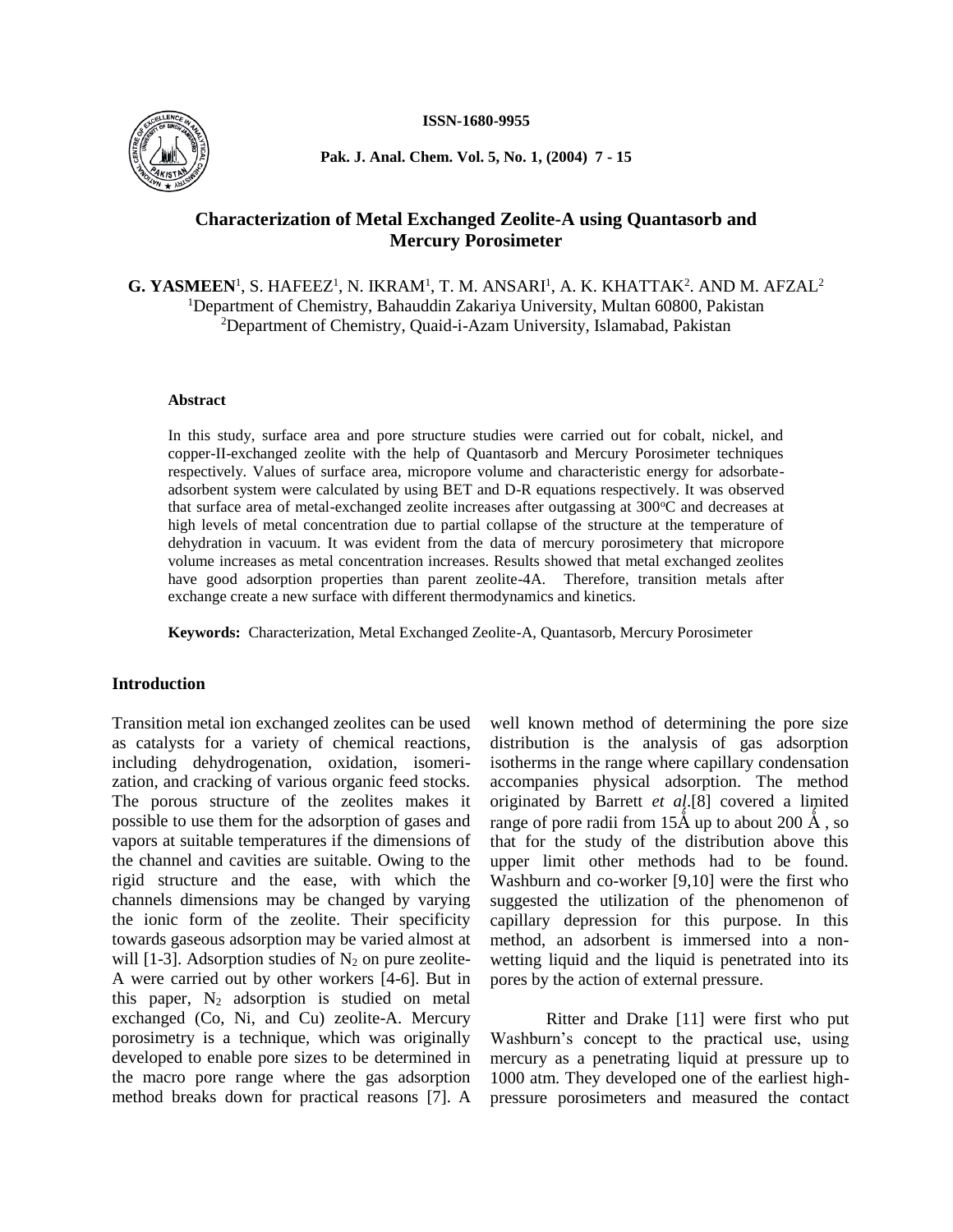angle between mercury and a variety of materials. They found that the angle of contact line lie between  $135^{\circ}$  to  $142^{\circ}$  with an average of  $140^{\circ}$ (which is close to the value for a wide range of materials) [12]. The present work was aimed to study the surface area and pore structure of cobalt, nickel, and copper-II-exchanged zeolite with the help of Quantasorb and Mercury Porosimeter techniques respectively.

## **Experimental**

Zeolite-4A was supplied by Merck. It was ground by agate mortar and passed through U.S. standard sieve series no. 140 having an opening of 105 μm. Metal-II-chlorides used were supplied by Merck with the purity better than 99%.

Metal exchanged samples were prepared by magnetically stirring a predetermined amount of metal chloride and zeolite-4A in 100 ml distilled water at different temperatures and time intervals. Amount of metal exchange was determined by EDTA microtitration method. The metal exchanged zeolite samples are designated by the formula  $M_x$  X. Where M stands for Co, Ni, and Cu, x is the number of metal ions per unit cell and X is the residue. The exact number of water molecules was detected by using Shimadzu Thermal Analyzer.

The Quantasorb sorption system was used to determine the surface area and pore size distribution of zeolite samples by employing the technique of adsorbing an adsorbate gas from a flowing mixture of adsorbate and an inert nonabsorbable carrier gas. The process of adsorption and desorption are monitored by measuring the change in the thermal conductivity of the gas mixture. An adsorbate to carrier gas ratio is established to give the required concentration and the recorder base line is adjusted to zero. Prior to the nitrogen adsorption, all the physisorbed species were removed from the surface of the sample by heating at  $100^{\circ}$ C and  $300^{\circ}$ C under a vacuum of  $10^{-5}$ mbar respectively. Adsorption is started by immersing the sample cell containing a known amount of the sample in a liquid nitrogen coolant. The adsorption peak is produced by the change in the thermal conductivity of the gas mixture resulting from a decrease in adsorbate concentration due to adsorption on the sample surface. Adsorption was completed when there was no longer any difference in the thermal conductivities of gas entering and leaving the sample cell. In this manner, the entire adsorption isotherms were obtained for a series of nitrogen concentration up to 99% adsorbate.

Before measurement, zeolite samples were dehydrated by keeping at  $110^{\circ}$ C overnight in an oven. A quantity 0.1-0.3g of dried sample was used for porosity measurement. The instrument used was Mercury Porosimeter, Autopore II 9220 from Micromeritics. Mercury surface tension 485 dynes/cm and contact angle 130° were used.

All the data was corrected for compression of mercury by taking 'blank' measurements with mercury.

#### **Calculations and Results**

Adsorption isotherms for zeolite-4A and Cobalt exchanged zeolite-A are given in Figs. (1-2). For surface area determination of zeolite samples, the value of  $V_m$  was calculated by using BET equation

$$
P/V (P_o - P) = 1/V_m C + (C-1) P/V_m C P_o
$$
 (1)

Where V is the amount adsorbed at relative pressures  $P/P_0$  and  $V_m$  is the monolayer capacity. The BET equation gives a linear relationship between  $P/V$  ( $P_0$ - $P$ ) and  $P/P_0$  and the range of linearity is usually restricted to a limited part of the isotherm. The straight line obtained yields a slope  $(C-1)/V_{m}C$  and an intercept  $1/V_{m}C$ , from which the monolayer capacity  $(V_m)$  and the value of constant C was determined. BET plots for zeolite-4A and Co-exchanged zeolite-A are given in Figs.(3-5). From the value of monolayer capacity, the surface area was calculated from the known molecular cross section of the nitrogen molecule  $(16.2 \text{ Å at }$ 77K) which is generally considered to be the most suitable adsorbate for surface area measurement.

The surface area is calculated by using the following equation [7]

$$
S = 0.269 A_m V_m \tag{2}
$$

where  $A_m$  is the area in square Angstroms which is occupied by one adsorbed molecule in the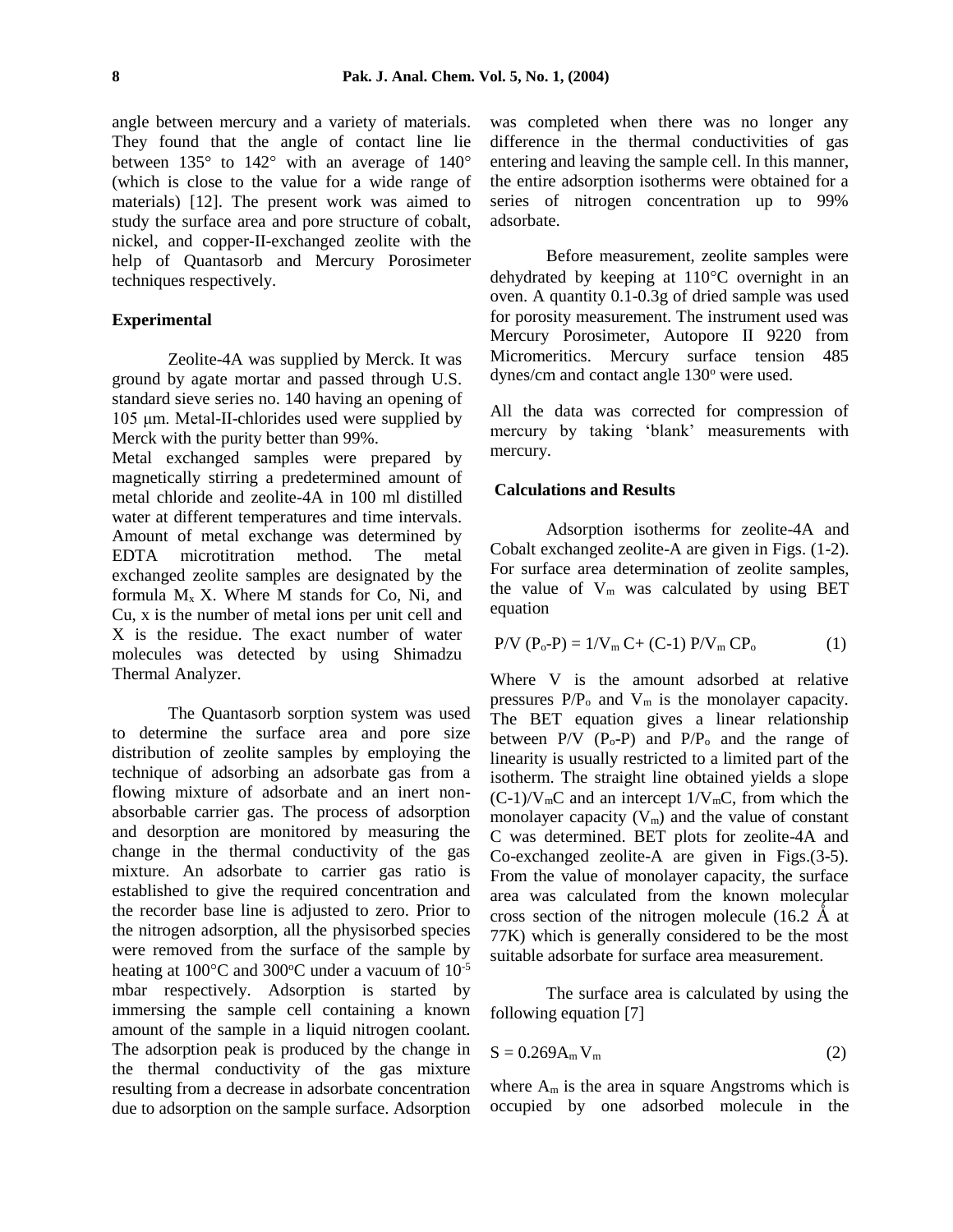monolayer (for nitrogen 16.2  $\AA$ ) and V<sub>m</sub> is volume occupied by the molecules to form monolayer. Values of surface area are given in Tables (1-2).

A new way of treating the  $N_2$  adsorption isotherm is developed which yields a more reliable estimation of the microporous volume and external surface of zeolites. This method is based on the assumption that the experimental adsorption isotherm results from two processes i.e., the adsorption on the external surface and to the adsorption in the micropores respectively, the former being governed by the BET equation [13] and the latter by the Dubinin-Radushkevich equation [14]. The correlation coefficient of the BET curve obtained from the experimental isotherms corrected for the adsorption in the micropores is optimized by adjusting the limiting adsorption volume and the adsorption energy of the DR-equation.

$$
V = V_0 \exp \{-B (RT/b)^2 \log^2 (P_0/P)\}\
$$
 (3)

where V represents the volume of adsorbate present in micropores at temperature T and at relative pressure  $P/P_0$  and  $V_0$  is the total volume of the micropores. B and b are specific constants depending respectively on the nature of the solid and the adsorbate [15].

In order to obtain the Dubinin-Radushkevich plot, eq (3) transformed into its logarithmic form as :

$$
Log V = Log Vo - \{(RT/E)2 log2 (Po/P)\}
$$
 (4)

DR-plots of zeolites samples are given in Figs. (6- 8). By plotting  $Log<sup>2</sup> (P/P<sub>o</sub>)$  vs. Log V, we obtained value of  $V_0$  from intercept and E from slope. Where E, the characteristic energy for the given adsorbateadsorbent system, is equal to  $b^2/B$ . Values of micropore volume and characteristic energy are given in Tables (1-2)

### **Discussion**

The shape of the nitrogen adsorption isotherms of zeolite samples as shown in Fig. (1-2) is of type (I). The plateau represents complete filling of empty cavities and channels. Barrer [16] defined the term "surface area" when the area is measured by filling the cavities by molecules. According to him, it is the estimate of the area, which would be covered by the number of guest molecules, which completely fill the intracrystalline pores of these molecules removed and placed in a close-packed monolayer upon an ideally smooth plane surface. This area has been termed the monolayer equivalent area. Such behaviour is characteristic of adsorption in narrow micropores followed by monolayer adsorption and interparticle capillary condensation [17]. The apparent surface areas of zeolite samples were determined by applying the BET equation to the physical adsorption data of nitrogen at 77K. The most convenient forms of the BET equation for the application to experimental data are given below.



**Figure 1. Nitrogen adsorption isotherms at 77K on NaA-zeolite (■); Co3.73A (●) and Co5.27A (▲) (after Out gassing at 100°C)**



**Co3.73A(■) and Co5.27A(●) (after Out gassing at 300°C)**

The BET plots for zeolite-4A and Coexchanged zeolites are given in Figs.(3-5) respectively which indicate that experimental points deviate from linearity with the increase in the relative pressure. This deviation from linearity is apparent at the relative pressure greater than 0.3, in other words BET equation breaks down for the less active points on the surface. It was shown by Brunauer *et al.* [13] that for P/P<sub>o</sub> values greater than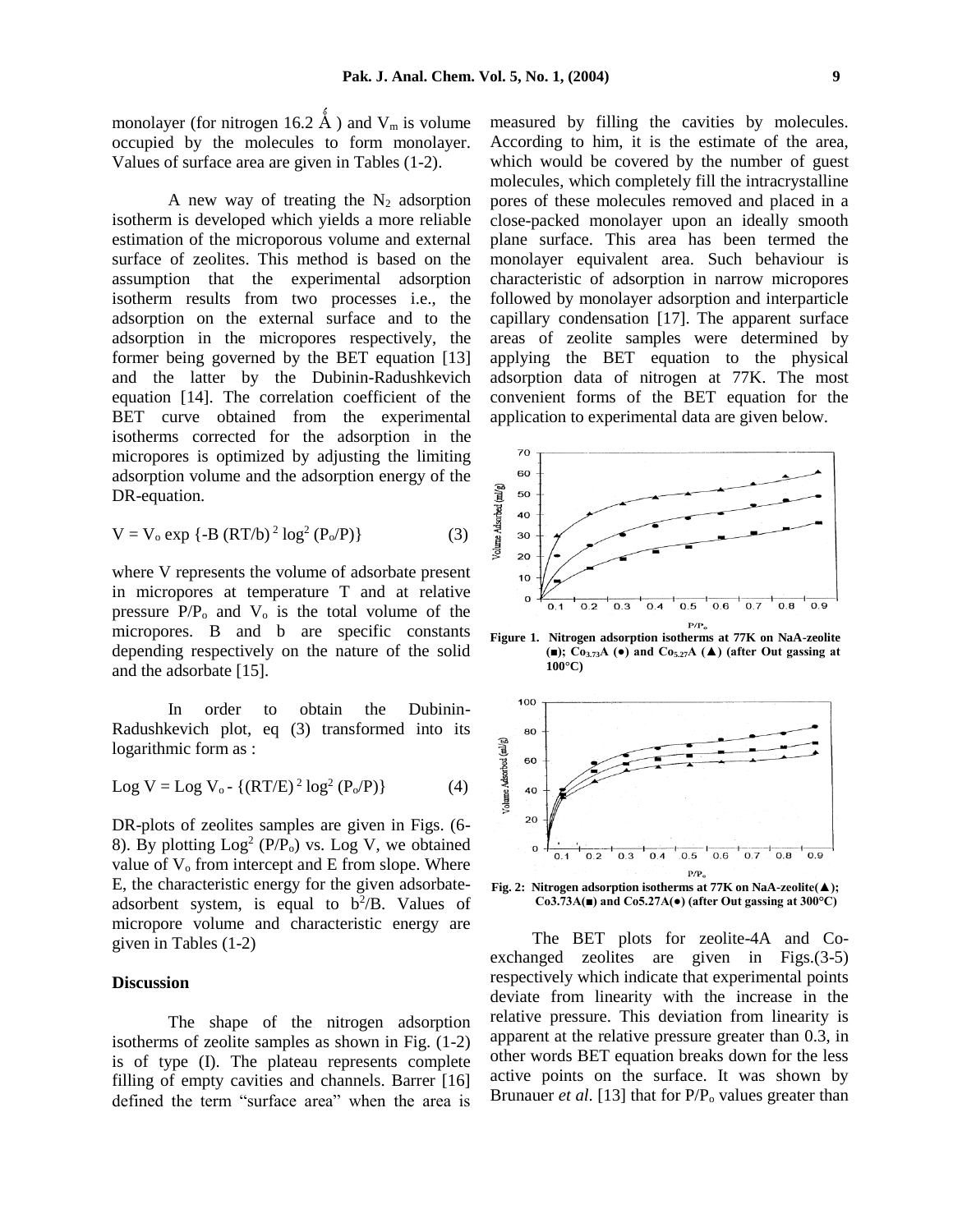0.3 the experimental points do not fall on the linear plots. It has been indicated by Herman and Emmett [18] that the BET equation is in good agreement with reasonable values in the range of relative pressures equals to 0.05 to 0.35. They concluded that in this range of relative pressure monolayer is formed and BET C values usually give heats of adsorption that are quite reasonable. Thus, for the majority of isotherms the range of relative pressures between 0.05 and 0.35, the linear BET range, apparently represents a condition in which the very high energy sites have been occupied and extensive multilayer adsorption has not yet commenced. It is within these limits that the BET theory is generally valid and the deviation from this range of linearity reflects unusual surface properties which is quite difficult to ascertain. In microporous substances, narrow pores exhibit high energy potentials due to overlapping potential from the walls of the micropores. Further, Hyness [19] investigated the measurement of surface areas by using krypton. He showed that BET equation contains several deficiencies, one of these relating to the value to be chosen for  $P_0$ . According to him, the value of  $P_0$ used influences the slope (and linearity) of a BET plot and hence affects both the values of  $V_m$  and the ease with which it is obtained. Lee and Basmadjian [20] investigated the adsorption isotherms of krypton in molecular sieve 4A and 5A. They showed that the adsorption isotherms of many conventional methods do not apply to zeolites. This behaviour appears to arise mainly from the small size of zeolitic adsorption cavities, the unique pore size distribution and the specific ionic properties of the zeolites. They further report that surface and layer adsorption (Langmuir and BET type) become meaningless when dealing with adsorption in "micropores". The adsorption field in this case extends over the entire pore space, and adsorption depends on the filling of the pore volume of the adsorbate. Breck [21] showed that the classical BET equation cannot be applied to zeolites. For zeolites it reduces to the Langmuir equation. According to Remy and Eberly [22,23] the presence of molecules blocking the pores of a zeolite or the partial destruction of its structure may drastically lower its activity by diminishing the microporous volume accessible to the reactants.

Values of surface areas obtained by the BET method for zeolite samples are given in Table (1-2). From table (1), it is evident that the BET surface area of metal exchanged zeolite samples (outgassed at  $100^{\circ}$ C) decreases with an increasing amount of the metal, while Table 2 shows that metal exchanged zeolite samples (outgassed at  $300^{\circ}$ C) have greater surface area than parent zeolite. This may be due to water molecules, for transition metal ions are more hydrated as compared to sodium ion, as metal exchanged concentration increases number of water molecules also increase which is confirmed by thermal analysis technique.











**Figure 5. BET plot for Co5.27A**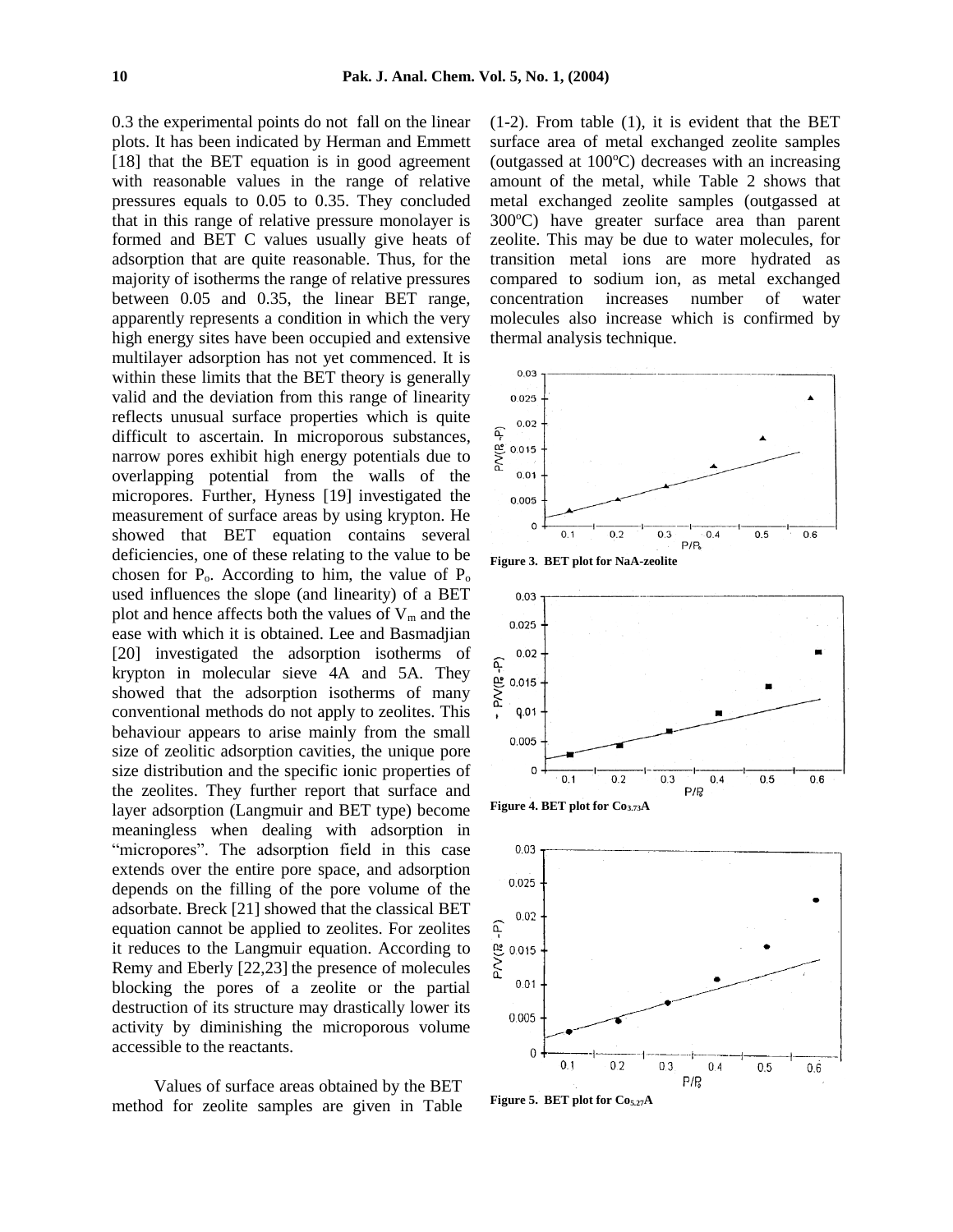So as samples were out gassed for more time and at high temperature more space will be available for adsorbate molecule. As ionic radii of Na ion is greater than transition metal ions, so more space is vacant in zeolite cavities. Another reason may be that by increasing metal divalent cations, the number of free 8-rings increases. Therefore, adsorption of nitrogen increases with increasing the number of divalent metal ions per unit cell of NaA-zeolite. The pore opening of NaA-zeolite is  $3.6-4.0$  Å, depending on temperature. While in case of  $Co<sub>5.27</sub>A$ , again surface area decreases, the most likely reason for this is the partial collapse of the structure at the temperature of dehydration in vacuum. The partial collapse of the structure for highly Co (II) exchanged zeolite-Barrer and Meier [24] have already showed A in an X-ray diffraction investigation. The results of surface areas of cobalt (II) exchanged A-zeolite in general confirmed their structural integrity after high temperature dehydration in vacuum. The low temperature adsorption of nitrogen also proved that cations prefer to be located in the 6-rings of dehydrated type A-zeolite. If there were more than 8 cations per unit cell, then those in excess of 8 would lodge in the 8-rings and partially block them. According to Yongan [25] the kinetic diameter of nitrogen is 3.6 Å. Thus the kinetic diameter of nitrogen is same as that of partially blocked 8-ring which is 3.6 A at 77K. This is sufficient to prevent nitrogen from diffusion to the large,  $\alpha$ -cavity through the 8ring, at 77K. So surface area mostly depends on temperature and time of outgassing. The water molecules, which cannot move in the pores at 77K, impede the flow of nitrogen within the crystal lattice. The adsorption of nitrogen at 77K has occurred only in the  $\alpha$ -cavities of zeolite, since opening into the  $\beta$ -cavities are too small to allow nitrogen molecules to pass through. The adsorption into  $\beta$ -cages is therefore omitted.

The values of total micropore volume and characteristic energies are given in Tables (1-2). From Table (1), one can see that the values decrease as metal concentration increases, because small amounts of water reduce the adsorption of nitrogen on metal exchanged zeolite. Energy values also decrease as metal concentration increases, because more active sites available

reduce as metal concentration increases. Initially more empty spaces are available inside the zeolite cavities and the tendency to enter in the cavities of these sorptive molecules are high and then decreases because the active sites of increasing activity occupied by metal cations. When samples were out gassed at high temperature for more time, the micropore volume and surface energy values increase for metal exchanged samples, because water molecules as well as other gases are removed, so more active sites are produced. Figure 6 shows the DR plots of nitrogen adsorption on zeolite-4A and metal exchanged zeolite. The DR plots for zeolite-4A and metal exchanged zeolites exhibit the long straight line and apparent upward deviation at higher relative pressure. This deviation from linearity shows that all samples have heterogeneous system of micropores [26]. The uncertainty in the extrapolation of straight line to  $\text{Log}^2$  (P<sub>o</sub>/P) = 0 to obtain  $V_0$  is very high for these zeolite samples. As shown in DR plots that at least two different values of  $V_0$  may be obtained. In fact, if experimental points at higher relative pressures were selected in the DR plots, the intercept would give larger values than those actually calculated from the straight line at lower relative pressure values. In the present work, the experimental points at relatively lower pressures are selected to obtain the  $V_0$  values.



**Figure 6. DR plots of nitrogen adsorption at 77K on (a) NaA (b) Co3.73A (c)Co5.27A**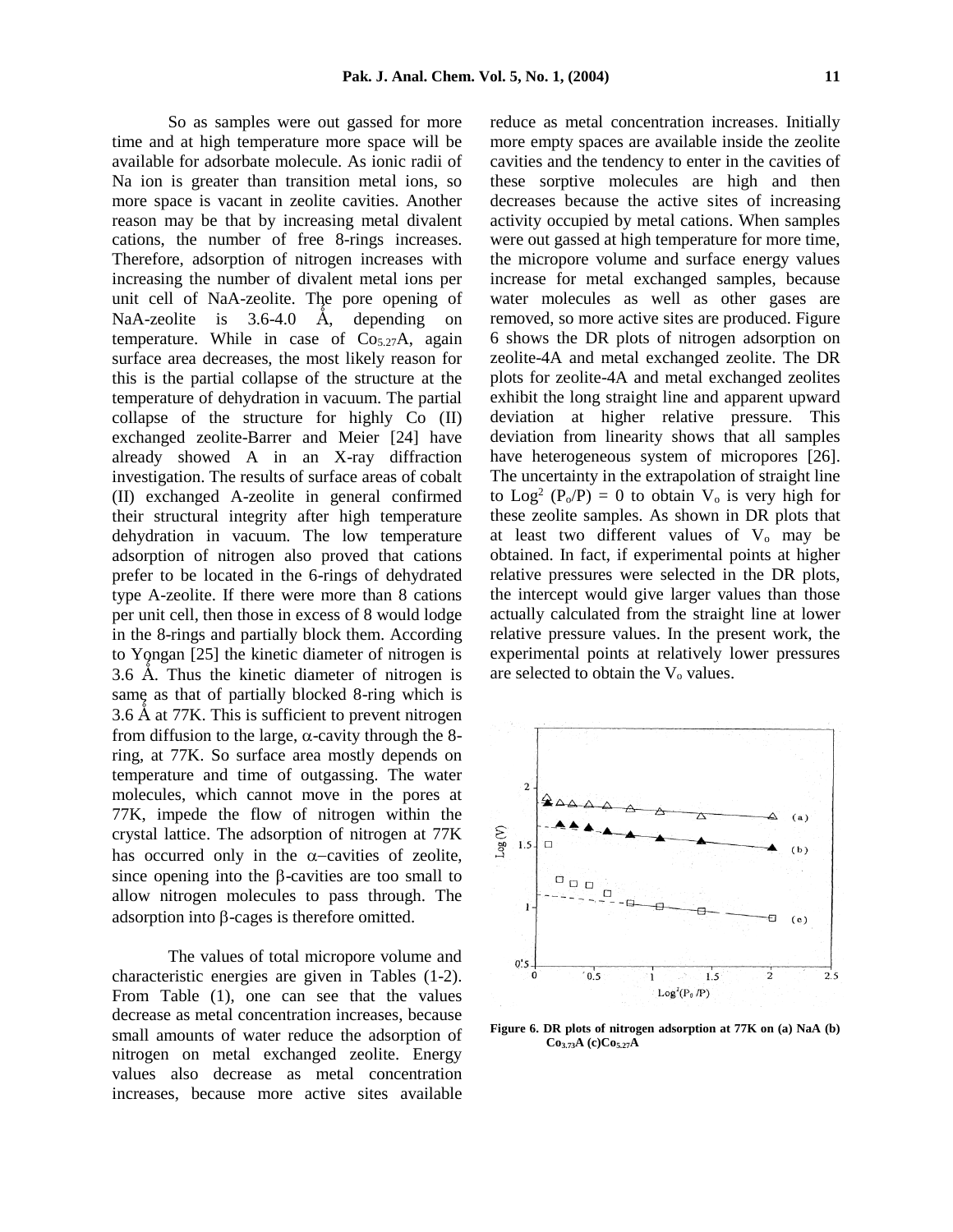**Table 1. Nitrogen Adsorption data for NaA-zeolite and metal exchanged zeolite (after outgassing at 100 <sup>o</sup>C)**

| <b>System</b>        | <b>Specific</b><br><b>Surface</b><br>Area         | <b>Specific</b><br><b>Surface</b><br>Area | <b>Total</b><br>Micro pore<br>Volume | <b>Activation</b><br><b>Energy</b> |
|----------------------|---------------------------------------------------|-------------------------------------------|--------------------------------------|------------------------------------|
|                      | <b>Single Point</b><br><b>Method</b><br>$(m^2/g)$ | <b>BET</b><br><b>Method</b><br>$(m^2/g)$  | $\text{cm}^3/\text{g}$               | $(Joules mol-1)$                   |
| NaA                  | 38.61                                             | 115.05                                    | 5.96                                 | 2528                               |
| Co <sub>373</sub> A  | 30.78                                             | 093.68                                    | 5.50                                 | 1954                               |
| Co <sub>5</sub> 27A  | 27.33                                             | 063.98                                    | 4.83                                 | 1364                               |
| Ni <sub>2</sub> A    | 29.67                                             | 076.63                                    | 5.17                                 | 2289                               |
| Ni <sub>3.61</sub> A | 29.63                                             | 046.76                                    | 4.65                                 | 1452                               |
| Cu <sub>3.64</sub> A | 28.45                                             | 030.85                                    | 3.71                                 | 1684                               |
| Cu <sub>50</sub> A   | 25.99                                             | 027.85                                    | 3.28                                 | 1387                               |

**Table 2. Nitrogen Adsorption data for NaA-zeolite and metal exchanged zeolite (after outgassing at 300 <sup>o</sup>C)**

| <b>System</b>       | <b>Specific</b><br>Surface<br>Area                | <b>Specific</b><br>Surface<br>Area       | <b>Total Micro</b><br>pore<br>Volume | <b>Activation</b><br><b>Energy</b> |
|---------------------|---------------------------------------------------|------------------------------------------|--------------------------------------|------------------------------------|
|                     | <b>Single Point</b><br><b>Method</b><br>$(m^2/g)$ | <b>BET</b><br><b>Method</b><br>$(m^2/g)$ | $\text{cm}^3\text{/g}$               | $($ Joules mol $^{-1})$            |
| NaA                 | 43.56                                             | 129.21                                   | 6.06                                 | 2624                               |
| Co <sub>373</sub> A | 98.64                                             | 185.82                                   | 6.94                                 | 2798                               |
| Co <sub>5</sub> 27A | 75.71                                             | 164.52                                   | 6.54                                 | 2362                               |
| Ni <sub>2</sub> A   | 91.47                                             | 185.82                                   | 6.46                                 | 2887                               |
| $Ni_{3.61}A$        | 45.56                                             | 145.55                                   | 6.23                                 | 2807                               |
| Cu <sub>364</sub> A | 45.43                                             | 151.47                                   | 6.36                                 | 2702                               |
| Cu <sub>5.0</sub> A | 43.35                                             | 144.85                                   | 6.28                                 | 2544                               |

In mercury porosimetry the volume of mercury taken up by the solid is measured as the applied pressure P (i.e.  $P^{Hg} - P^g$ ) is gradually increased. The value  $V_i$  (Hg) at any value of applied pressure  $P_i$ , therefore gives the volume of all pores having a radius equal to or greater than  $r_i^P$ ; and is termed as cumulative pore volume. Thus, in mercury porosimetry the cumulative pore volume decreases as pore radii increases [7]. The plots of intrusion volume, Vint vs pore diameter for zeolite-4A,  $Co<sub>3.73</sub>A$  and  $Co<sub>5.27</sub>A$  are given in Figs. (7-9). These plots show that there is a steep initial portion in the intrusion plot which gradually go slowly upward at higher pressure. Therefore, as the applied pressure further increases, there is again relatively sharp increase in the intrusion of mercury. The initial steep slope of the intrusion plot may be considered a consequence of penetration of mercury into the interparticulate spaces [27]. Once mercury has gained entry into the interparticulate

spaces, the slope of the plot flattens. As the pressure further increases, mercury is forced into the pores of zeolite samples having the restricted openings. The extrusion curves show that mercury extrusions do not follow the same path and after a small decrease in intrude volume at high pressure, no further mercury extrusion was observed. It is observed that after penetration and retraction, approximately 80% of the mercury remained in the pores of zeolite samples. The irreversibility of the hysteresis indicates that the pores of zeolite are not cylindrical in nature. It is believed that if a sample having only cylindrical pores with constant cross section, and providing the advancing and receding contact angles are equal, the point of penetration and retraction of mercury will fall on the same line. Emmett [28] reported that the mercury is not completely removed from the pores because the pore system deviates from the simple picture of cylindrical pores. According to Zhdanov [29] the fraction of mercury retained in the pores may amount 27-95% depending on the pore structure of the solid. The most extensive study of hysteresis in high-pressure porosimetry was made by Kamakin [30]. He believes that irreversibility of hysteresis is due to the fact that mercury cannot be reversibly retracted from pores with a minimum opening of  $r\sim$ 75 Å. It is also observed that the samples showing the lower mercury hysteresis are those that exhibit little or no water hysteresis [31- 32]. For metal exchanged zeolite samples, same behaviour is also observed except that the volume of intruded mercury is relatively high than that of the parent zeolite



**Figure 7. Mercury intrusion-extrusion curves for NaA.**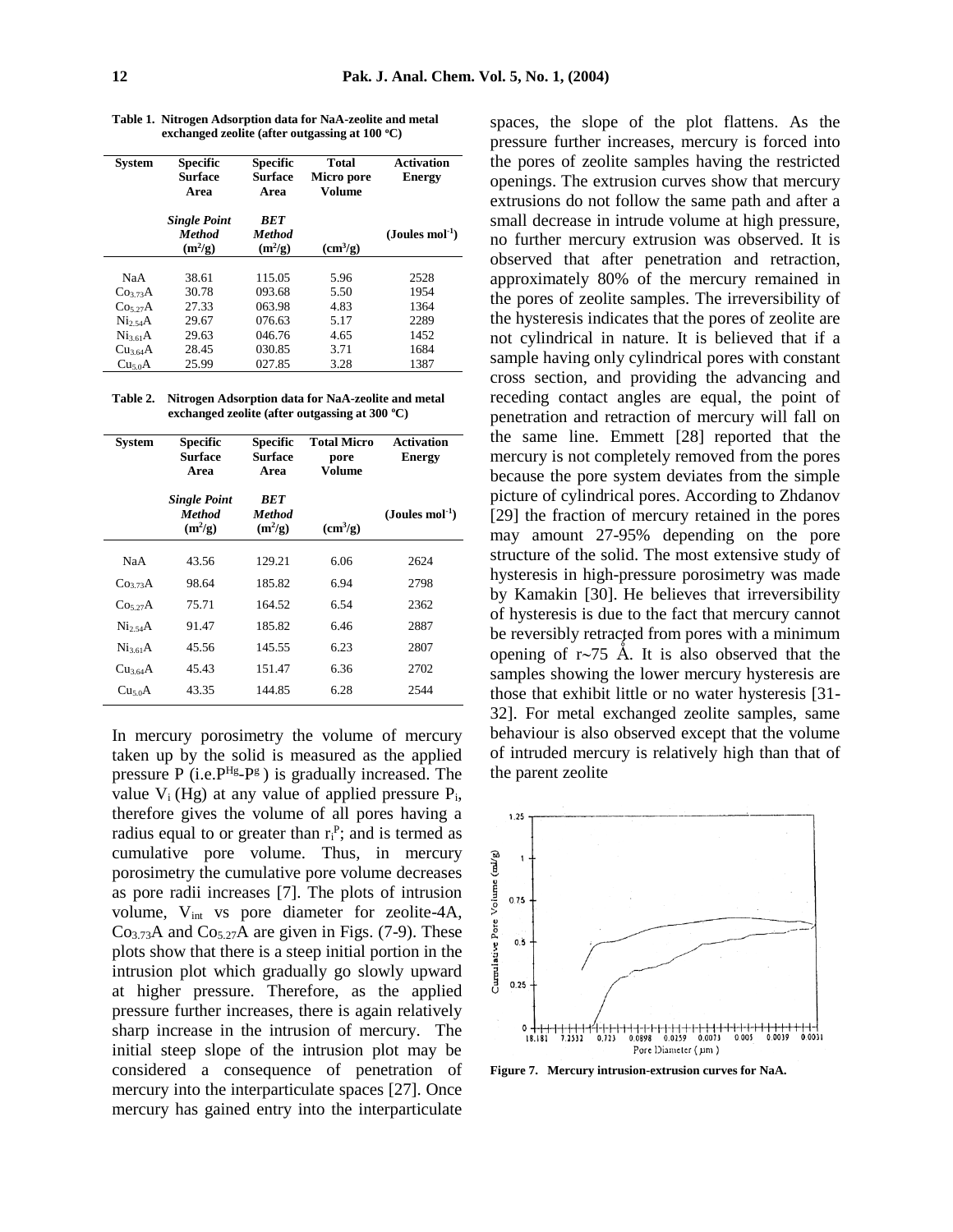

**Figure 8. Mercury intrusion-extrusion curves for Co3.73A**



**Figure 9. Mercury intrusion-extrustion curves for Co5.27A.**

The results of pore size distribution in which volume of mercury is transferred to pores as the function of effective pore diameter are given in Fig. (10). Pore size distribution curve for zeolite samples indicates one maxima occurring at effective pore diameter of 0.0033 mm, and other small peaks are observed. The height of this peak shows that the contribution of pores of diameter 0.0033 mm is more significant to the total pore volume. For metal exchanged zeolite samples, the maxima occurred at the same pore diameter but the volume of intrude mercury is relatively high than that of parent zeolite. Plots of incremental volume Vs pore diameter for zeolite-4A Co3.73A and  $Co<sub>5.27</sub>A$  are shown in Figs. (11-13). The effective pore diameter is relatively at  $1 \mu m$  but incremental volume is high for metal exchanged A-zeolite than parent zeolite. The effective diameter of the window in the cavity and consequently, the adsorptive properties of dehydrated zeolite crystal depend substantially on

the nature of the ion-exchange cations, and on their number per elementry crystal cell [33,34]. This effect may be due to the arrangement of the cations in the centres of the windows, making the cavities inaccessible to relatively large molecules [35]. Presorption of small amounts of polar substances reduces the effective window diameters, and brings about considerable reduction in the adsorption of large molecules by zeolites. Fig. (14) shows three effective pore diameters with differential volume of NaA-zeolite and cobaltexchanged A-zeolite.



**and Co5.27A**



**Figure 11. Pore size distribution plot for NaA-zeolite.**



**Figure 12. Pore size distribution plot for Co3.73A**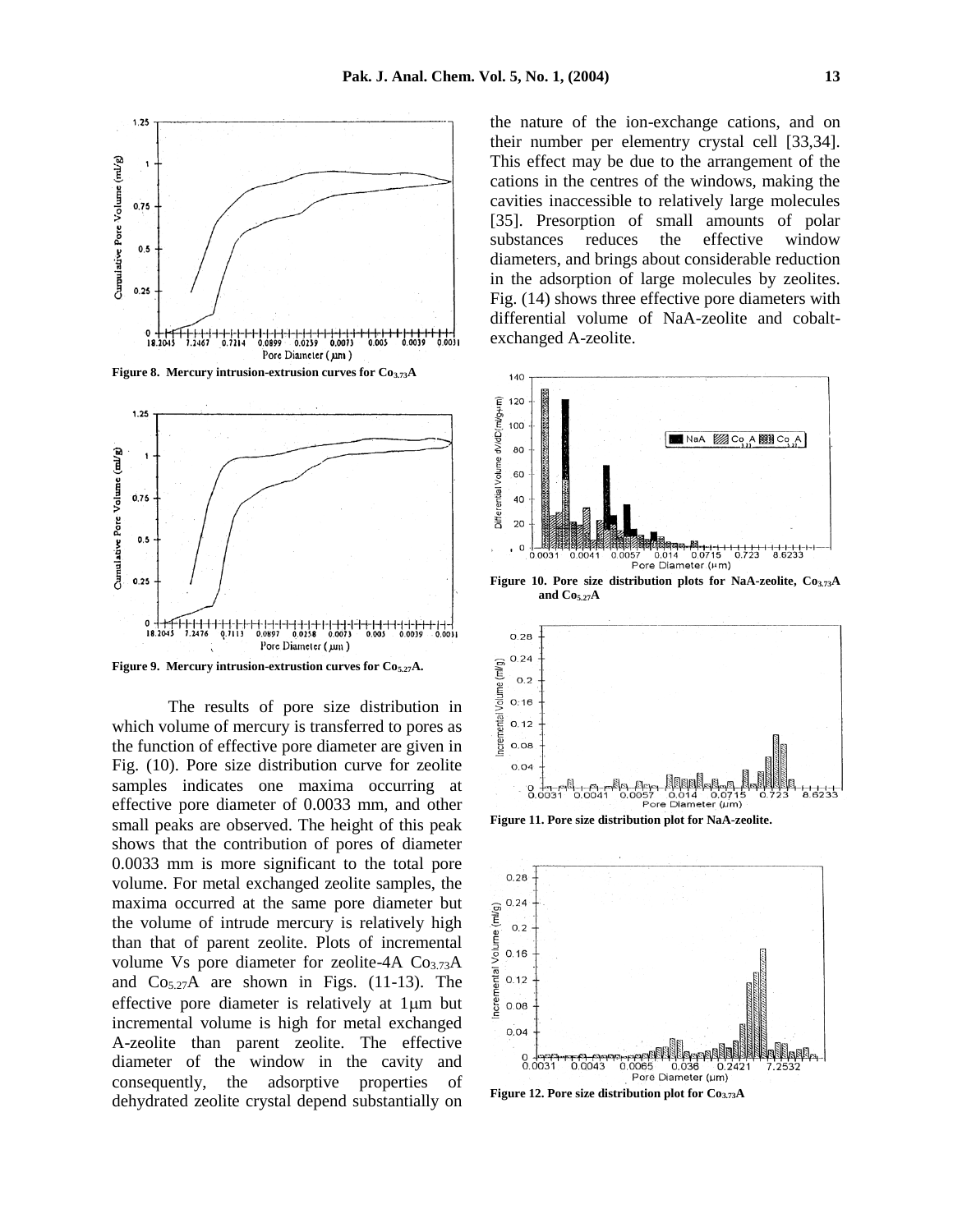

**Figure 13. Pore size distribution plot for Co35.27A.**



**Figure 14. Change of pore volume of NaA-zeolite on cobalt exchange**.

The values of pore volume and pore area are given in table (3). The value of pore volume as well as pore diameter increases as metal concentration increases. In type A zeolite with smaller pores, preadsorption of polar molecules such as water or ammonia affects the adsorption of another material by clustering about the cations, blocking the channels and reducing the pore size. Preadsorption primarily reduces the available pore volume [33]. As in this case, zeolite samples were out gassed at 300°C, so more space is vacant for mercury.

### **References**

- 1. R.M. Barrer, *Quart. Rev. (London),* 3, (1949) 293.
- 2. D.L. Peterson, *J. Colloid and Interface Sci*., 78 (1), (1980) 235.
- 3. E. Fois, and A. Gamba., *J. Phys. Chem*. B, 101, (1997) 4487.
- 4. D.L. Peterson, *J. Colloid and Interface Sci*.*,* 78(1), (1980).
- 5. P.A. Goursot, F. Fajula, D. Plee and J. Weber, *J. Phys. Chem*., 99, (1995) 12925.
- 6. N.H. Heo, W. T. Lim, and K. Seff, *J. Phys. Chem*., 100, (1996) 13725-13731.
- 7. S.J. Gregg, K. S. W. Sing, *Adsorption, Surface Area and Porosity*, Academic: London, (1982).
- 8. E.P. Barrett, L. G. Joyner and P. P. Halenda, *J. Am. Chem. Soc*., 73, (1951) 373.
- 9. E.W. Washburn, *Proc. Nat. Acad -Sci*., 7, (1921) 115.
- 10. E. W. Washburn, and E. W. Bunting, *J. Am. Ceram*., 5, (1922) 48.
- 11. H. L. Ritter, and L. C. Drake, *Ind. Eng. Chem. Anal*., Ed. 17, (1945) 782.
- 12. J. J. F. Scholten, "*Porous Carbon solids*". Ed. R. L. Bond, Academic Press, London, (1967), 225.
- 13. S. Brunauer, L. S. Deming, W. S. Deming, and E. Teller, *J. Am. Chem. Soc*., 62, (1940) 1723.
- 14. M. M. Dubinin, E. D. Zaverina, and L. V. Radushkevich., *Fiz. Kim*., 21, (1947) 1351.
- 15. Linares-Solano, Carbon and Coal Gasification, Ed. J. L. Figueiredo and J. A. Moulijn, *Martinus Nijoff, Dordrecht*, (1986) 137.
- 16. R. M. Barrer., "*Zeolites Clay Minerals as Sorbent and Molecular Sieves*", Academic Press, (1978), 1.
- 17. M. M. Dubinin., *J. Colloid Interface Sci*., 23, (1967) 487.
- 18. R.G. Herman, and P.H. Emmett, "*Catalysis" Fundamental Principles* (Part-I), volume I, Ed. P.H. Emmett, Reinhold Pub. Corp., New York (1954).
- 19. J. M. Hyness, *J. Phys. Chem*., 66, (1967) 182.
- 20. K. Lee, and D. Basmadjian, *Can. J. Chem. Eng*., 18, (1970) 682.
- 21. D.W. Breck, "*Zeolites Molecular Sieves" Chemistry, and Use*, Wiley Interscience, New York, (1974).
- 22. M.J. Remy, and G. Poncelet, *J. Phys. Chem*., 99, (1995) 773.
- 23. P. E. Eberly, and C. N. Kimberlin., *lnd. Eng. Chem. Prod. Res. Dev*. 9(3), (1970) 335.